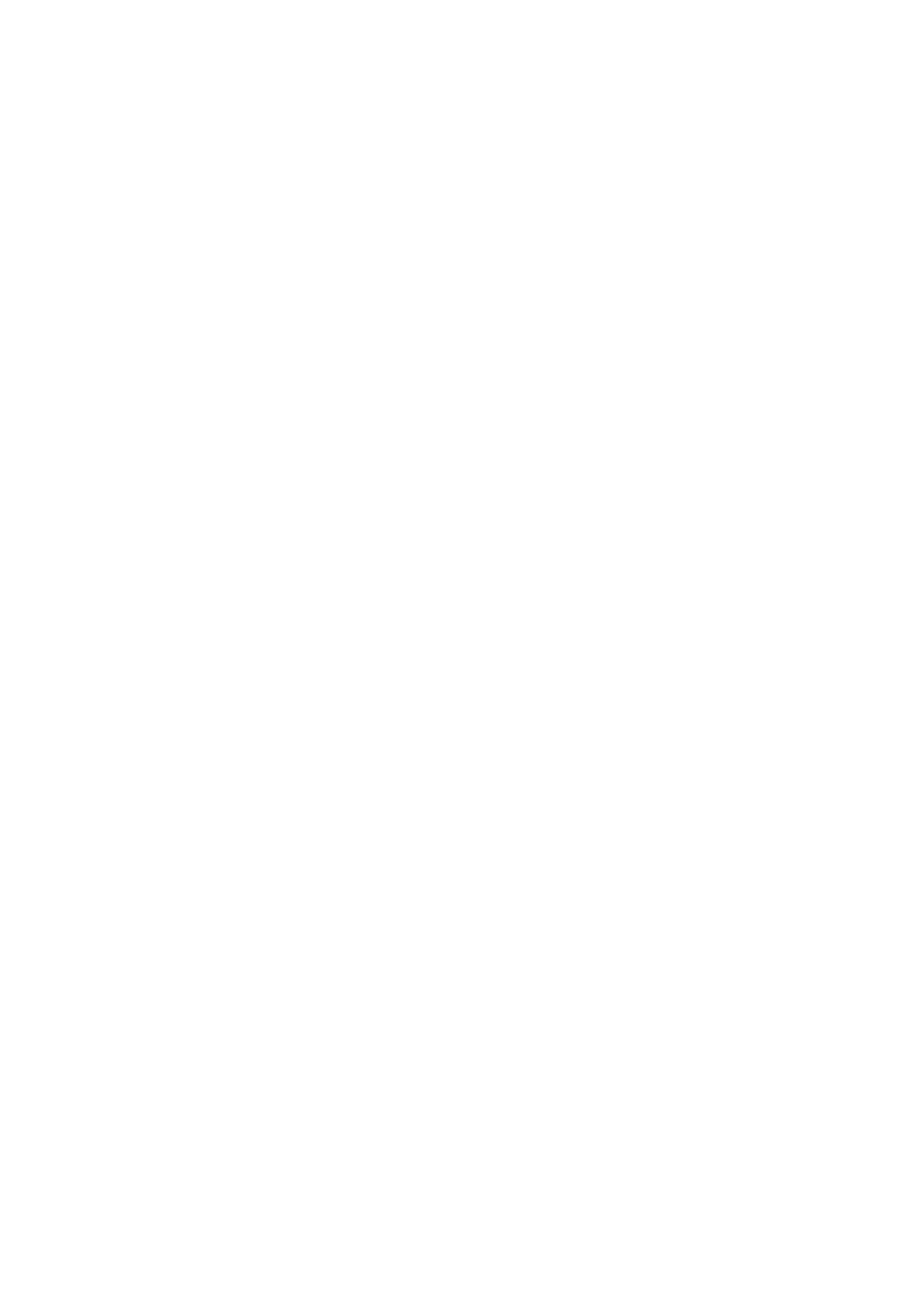*I certify that this PUBLIC BILL, which originated in the LEGISLATIVE COUNCIL, has finally passed the LEGISLATIVE COUNCIL and the LEGISLATIVE ASSEMBLY of NEW SOUTH WALES.*

*Legislative Council 2012* *Clerk of the Parliaments*



New South Wales

# **Public Sector Employment and Management Amendment (Procurement of Goods and Services) Bill 2012**

Act No , 2012

An Act to amend the *Public Sector Employment and Management Act 2002* with respect to the procurement of goods and services for the NSW Government; and for other purposes.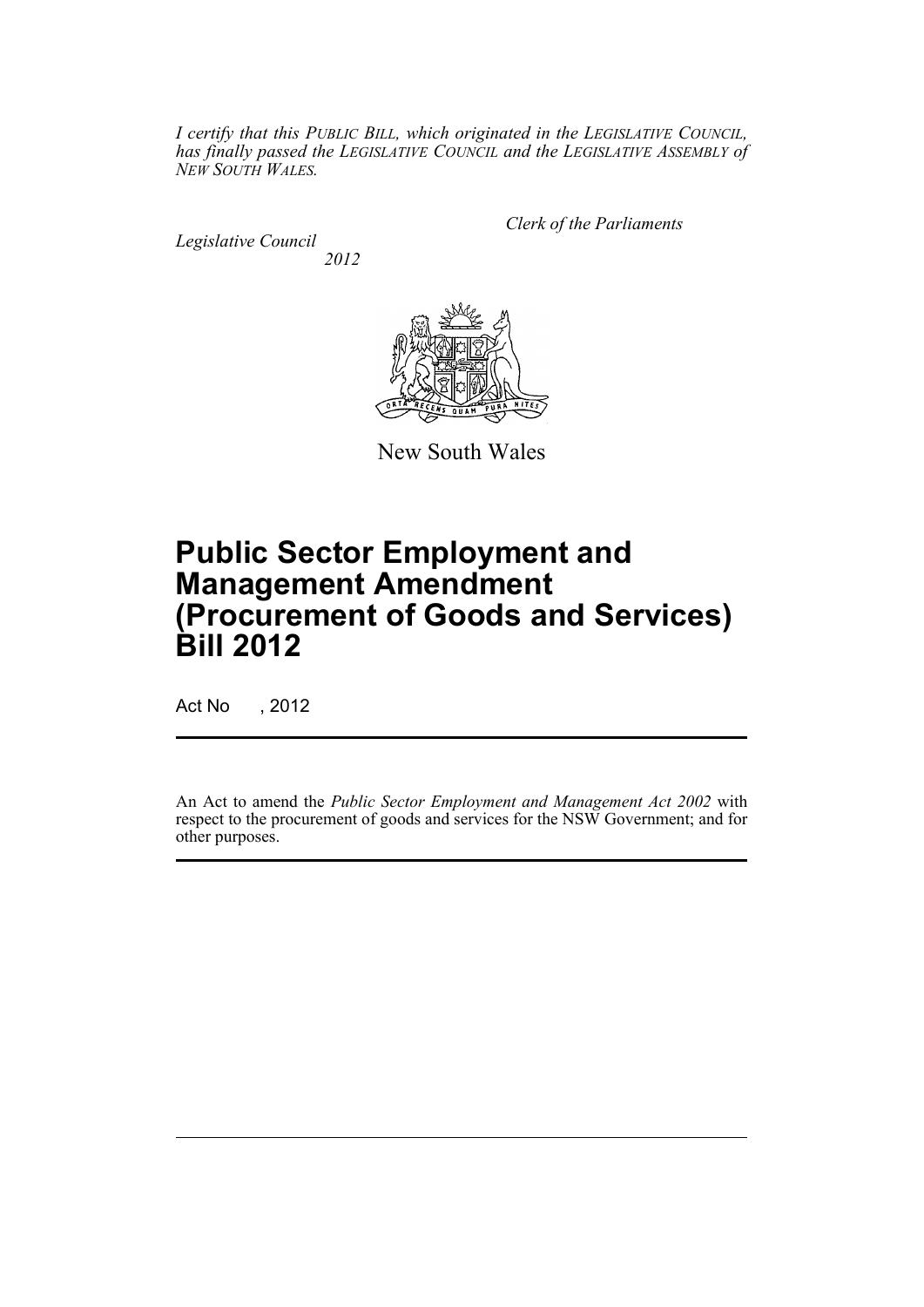## <span id="page-3-0"></span>**The Legislature of New South Wales enacts:**

### **1 Name of Act**

This Act is the *Public Sector Employment and Management Amendment (Procurement of Goods and Services) Act 2012*.

# <span id="page-3-1"></span>**2 Commencement**

This Act commences on a day or days to be appointed by proclamation.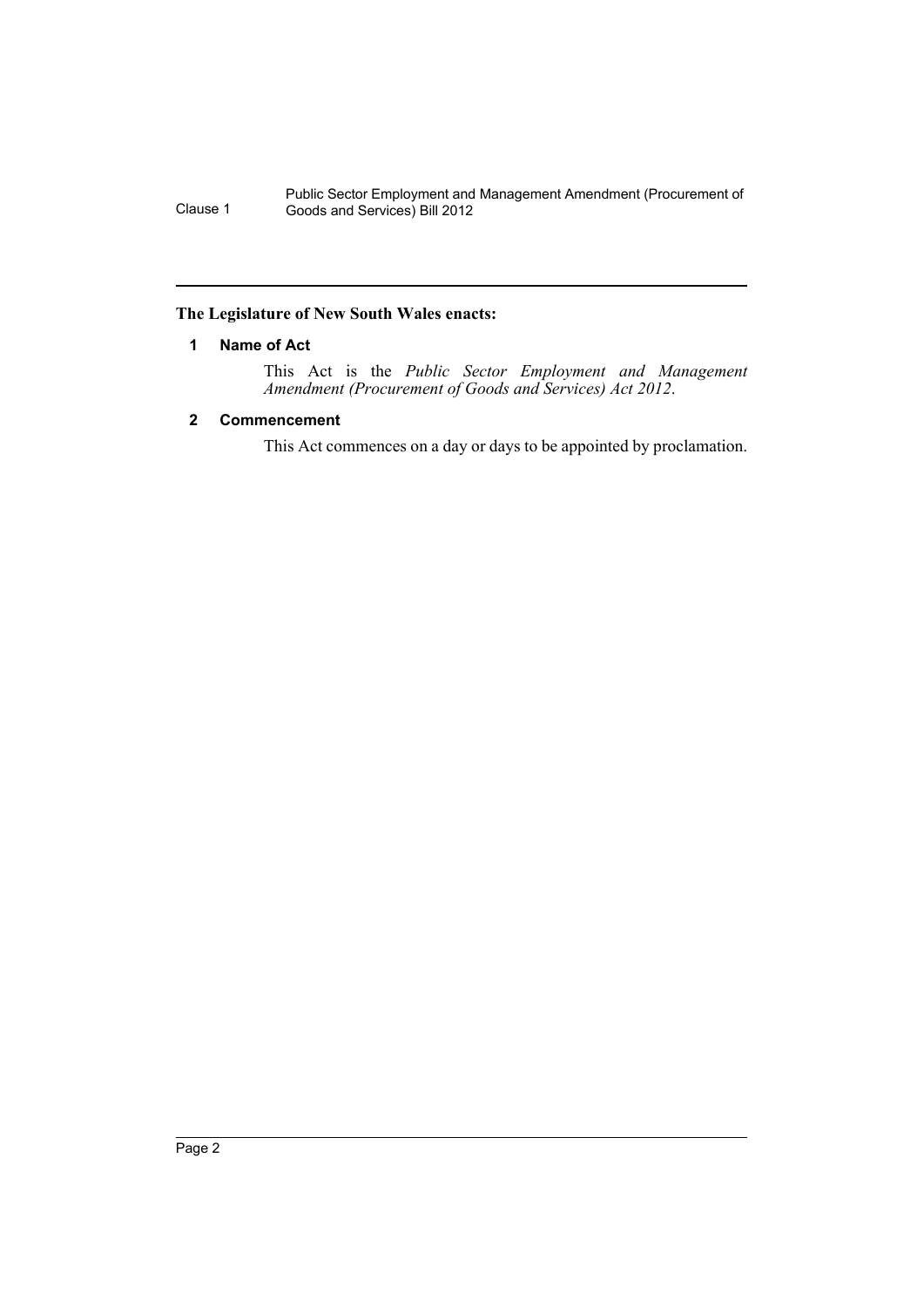Amendment of Public Sector Employment and Management Act 2002 No 43 Schedule 1

# <span id="page-4-0"></span>**Schedule 1 Amendment of Public Sector Employment and Management Act 2002 No 43**

#### **[1] Chapter 7, heading**

Omit the heading. Insert instead:

# **Chapter 7 Procurement of goods and services**

#### **[2] Parts 7.1–7.4**

Omit Parts 7.1 and 7.2. Insert instead:

# **Part 7.1 Preliminary**

#### **135 Definitions**

In this Chapter:

*Board* means the New South Wales Procurement Board established under section 137.

*Board direction* means a direction issued by the Board under section 148.

*goods and services* means goods and services of any kind. *government agency* means any of the following:

- (a) a public sector agency (within the meaning of this Act),
- (b) a NSW Government agency,
- (c) any other public authority that is constituted by or under an Act or that exercises public functions (other than a State owned corporation),
- (d) any State owned corporation prescribed by the regulations.

*government agency employee* means a person employed in or by a government agency.

*government agency head* means the person who is the chief executive officer, or who exercises the functions of chief executive officer, of a government agency.

*procurement* of goods and services means the process of acquiring goods and services by:

- (a) identifying the need to purchase goods and services, and
- (b) selecting suppliers for goods and services, and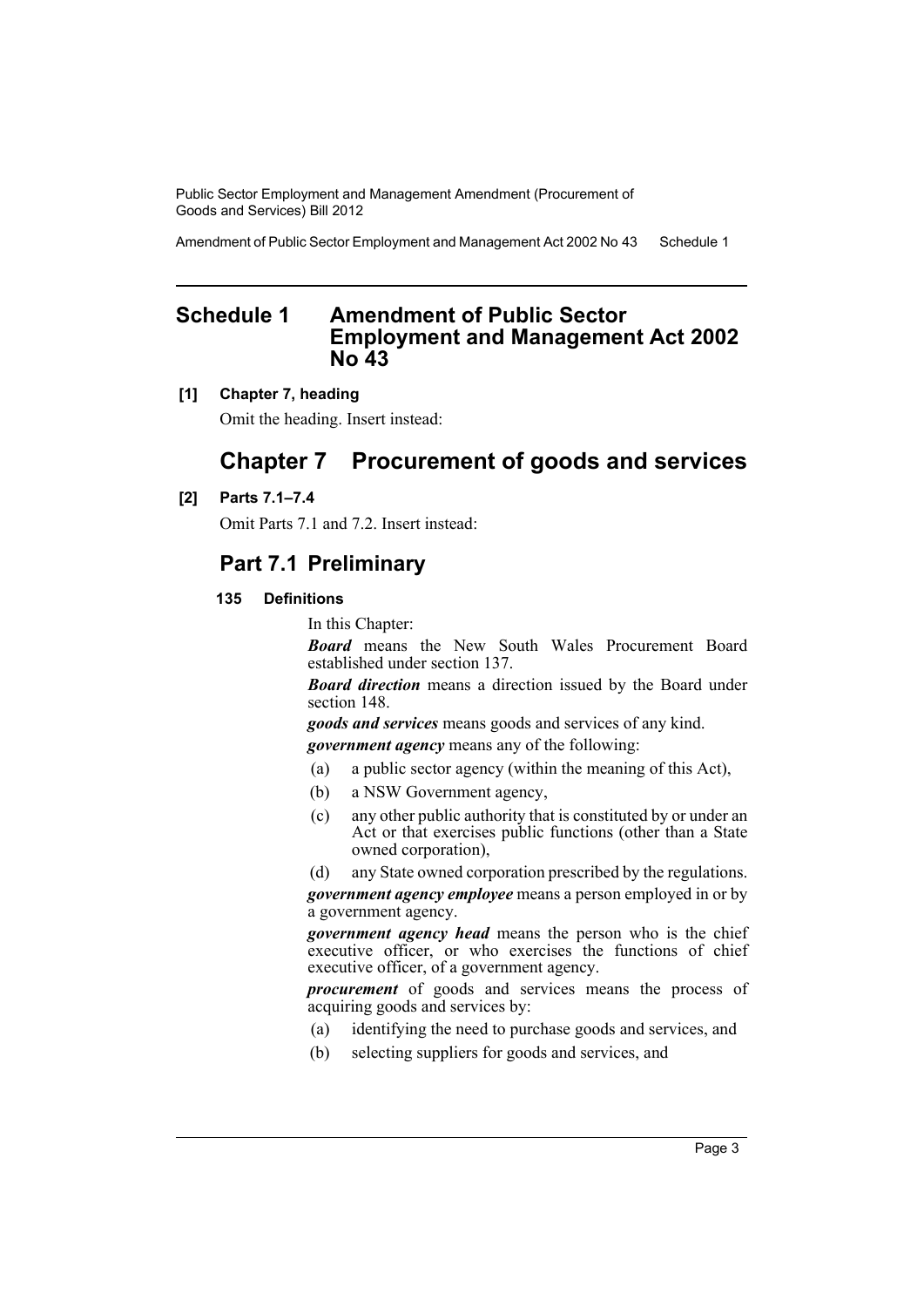Schedule 1 Amendment of Public Sector Employment and Management Act 2002 No 43

(c) contracting and placing orders for goods and services, and includes the disposal of goods that are unserviceable or no longer required.

#### **136 Application of Chapter**

- (1) This Chapter applies to the procurement of goods and services by or for a government agency, which includes:
	- (a) the procurement of goods and services required by a government agency to exercise its statutory functions, and
	- (b) the procurement of goods and services by a government agency pursuant to the agency's specific statutory powers of procurement.
- (2) This Chapter does not apply to the procurement of goods and services by or for:
	- (a) a local council or other local authority, or
	- (b) the Parliament of New South Wales.

# **Part 7.2 NSW Procurement Board**

# **137 Establishment of NSW Procurement Board**

- (1) There is established by this section the New South Wales Procurement Board.
- (2) The Board is a NSW Government agency.
- (3) The Board has the functions conferred or imposed on it by or under this or any other Act.

#### **138 Membership of Board**

- (1) The Board is to consist of the following members:
	- (a) the Director-General of the Department of Finance and Services,
	- (b) the Division Heads of at least 6 of the Divisions of the Government Service specified in Division 1 of Part 1 of Schedule 1, being the Divisions determined by the Minister from time to time.
- (2) The Director-General of the Department of Finance and Services is to be the Chairperson of the Board.
- (3) Schedule 2C contains ancillary provisions relating to the members and procedure of the Board.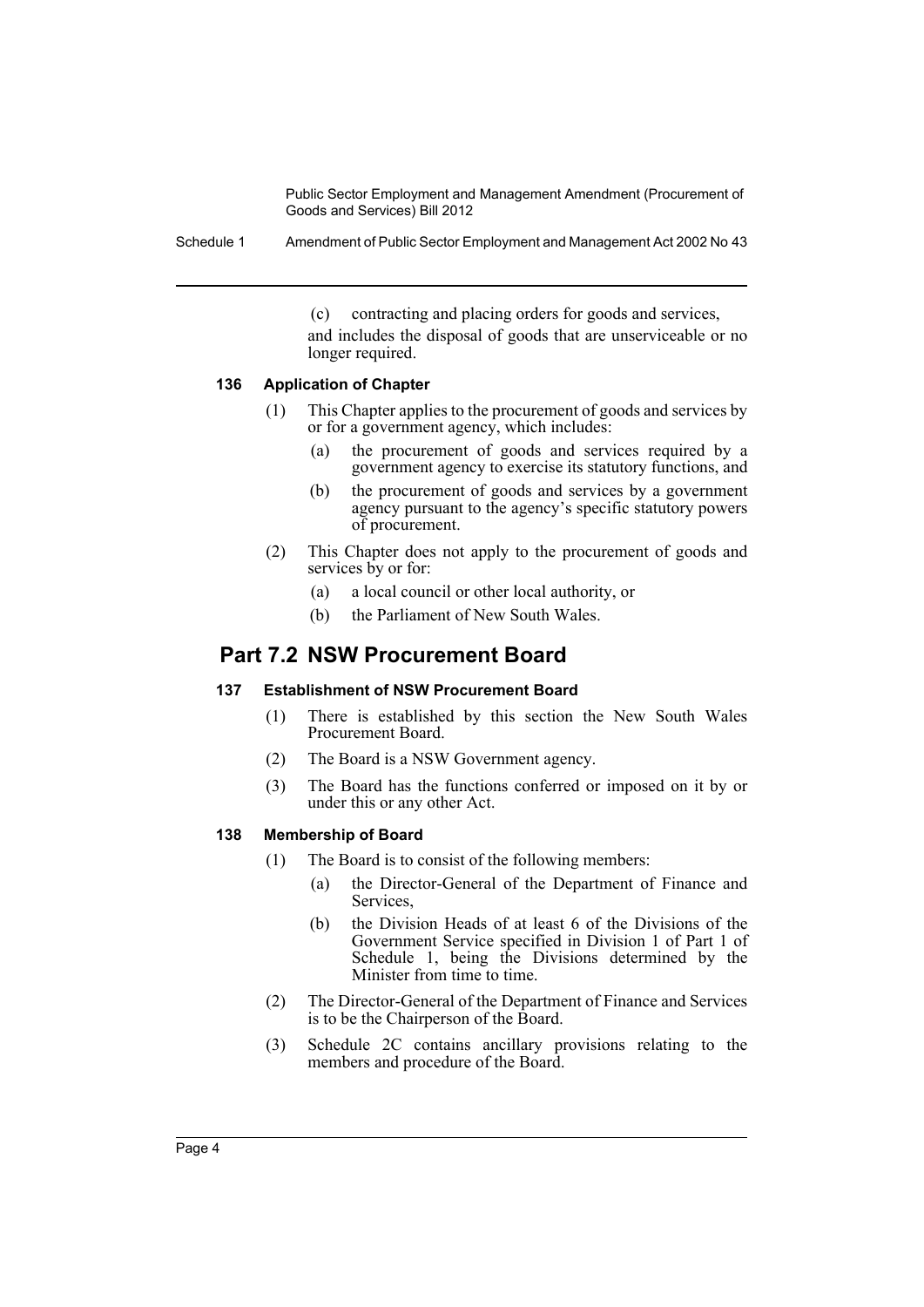Amendment of Public Sector Employment and Management Act 2002 No 43 Schedule 1

#### **139 Ministerial control**

- (1) The Board is subject to the direction and control of the Minister in the exercise of its functions.
- (2) Without limiting subsection (1), the Minister may direct the Board to comply with a specified Government-wide procurement policy.
- (3) A copy of any direction given by the Minister to the Board under this section is to be included in its annual report for the year in which the direction was given.

#### **140 Subcommittees of Board**

- (1) The Board may establish subcommittees to assist the Board in connection with the exercise of any of its functions.
- (2) The subcommittees may have members who are not members of the Board.
- (3) The procedure for calling meetings of a subcommittee and for the conduct of those meetings is to be as determined by the Board or (subject to any determination of the Board) by the subcommittee.

## **141 Advisory groups**

The Board may establish advisory groups (comprising members from the public and private sectors) to advise the Board on such matters relating to the procurement of goods and services as are referred by the Board to those advisory groups.

### **142 Delegation of Board's functions**

- (1) The Board may delegate to an authorised person any of its functions, other than this power of delegation.
- (2) A delegate may subdelegate to an authorised person any function delegated by the Board if the delegate is authorised in writing to do so by the Board.
- (3) In this section, *authorised person* means any of the following:
	- (a) a member of the Board or a subcommittee of the Board,
	- (b) a member of staff of a Division of the Government Service,
	- (c) a statutory body,
	- (d) a statutory officer,
	- (e) any other person or body, or person or body of a class, prescribed by the regulations.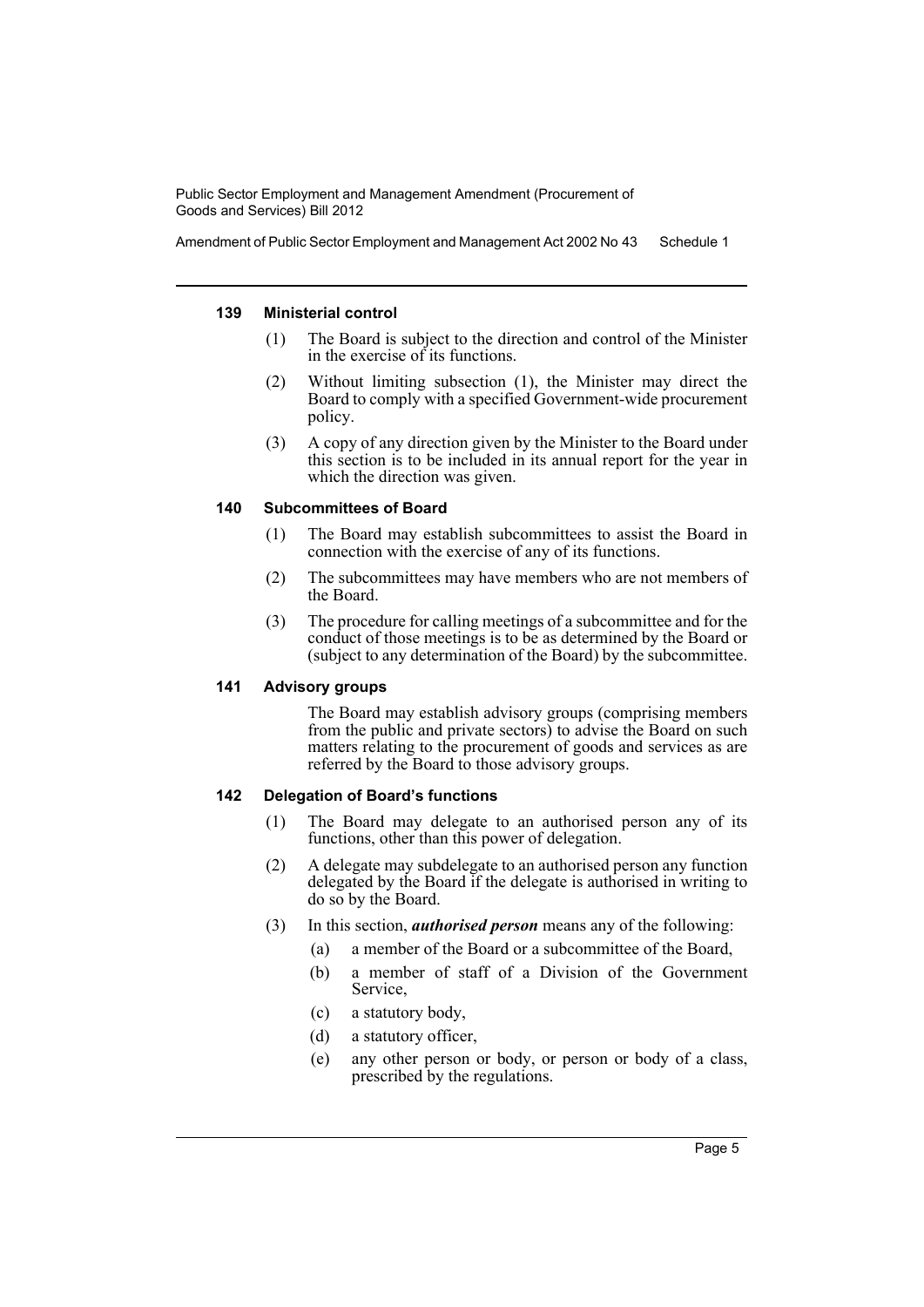Schedule 1 Amendment of Public Sector Employment and Management Act 2002 No 43

#### **143 Annual report of Board**

- (1) The Board must, on or before 31 October in each year, prepare and present to the Minister a report of its work and activities for the year ending on the preceding 30 June.
- (2) The Minister must lay the report or cause it to be laid before both Houses of Parliament as soon as practicable after receiving the report.
- (3) The report may be included in any annual report of the Department for which the Minister is responsible.

# **Part 7.3 Objectives and functions of Board**

## **144 Objectives of Board**

The objectives of the Board are as follows:

- (a) to develop and implement a Government-wide strategic approach to procurement,
- (b) to ensure best value for money in the procurement of goods and services by and for government agencies,
- (c) to improve competition and facilitate access to Government procurement business by the private sector, especially by small and medium enterprises and regional enterprises,
- (d) to reduce administrative costs for government agencies associated with procurement,
- (e) to simplify procurement processes while ensuring probity and fairness.

### **145 Functions of Board**

- (1) The Board has the following functions:
	- (a) to oversee the procurement of goods and services by and for government agencies,
	- (b) to develop and implement procurement policies,
	- (c) to issue directions to government agencies under section 148,
	- (d) to monitor compliance by government agencies with the requirements of this Chapter (including Board directions),
	- (e) to investigate and deal with complaints about the procurement activities of government agencies,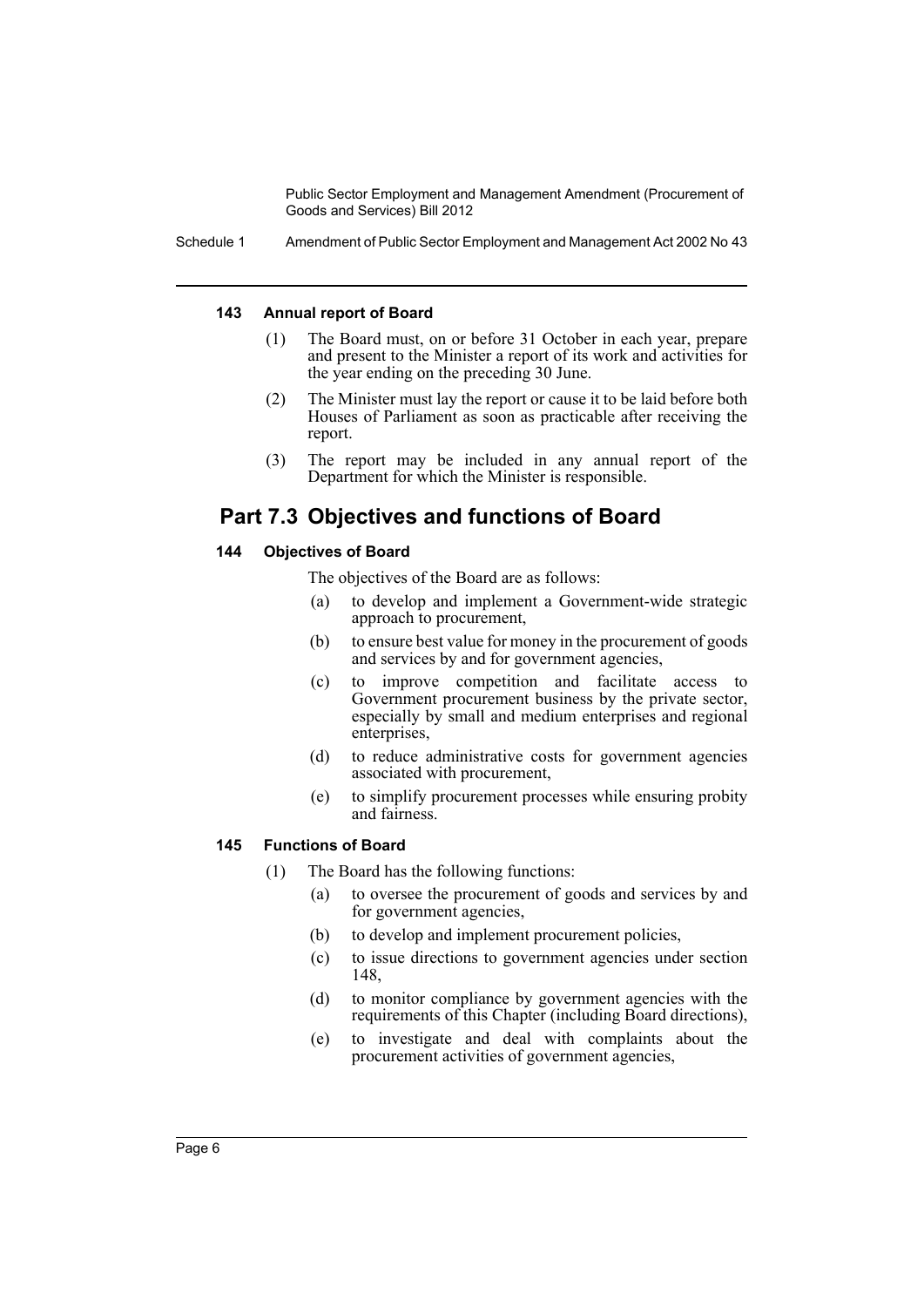Amendment of Public Sector Employment and Management Act 2002 No 43 Schedule 1

- (f) to develop appropriate procurement and business intelligence systems for use by government agencies,
- (g) to collect, analyse and publish data and statistics in relation to the procurement of goods and services by and for government agencies,
- (h) such other functions as are conferred or imposed on the Board by or under this or any other Act.
- (2) The Board has power to do all things necessary or convenient to be done for, or in connection with, the exercise of its functions.
- (3) The Board is to exercise its functions in accordance with any applicable Government-wide procurement policies.

#### **146 Competitive neutrality in tendering**

- (1) The Board has the function of ensuring compliance by public authorities of the State with competitive neutrality principles referred to in the Competition Principles Agreement made on 11 April 1995 by the Commonwealth, the Territories and the States, as in force for the time being.
- (2) The regulations may make further provision for and with respect to the Board's function under this section.
- (3) A person who contravenes a provision of the regulations made under this section that is specified for the purposes of this section is guilty of an offence.

Maximum penalty: 100 penalty units or imprisonment for 6 months, or both.

# **Part 7.4 Procurement arrangements**

# **147 Procurement of goods and services by government agencies**

- (1) The Board may establish a scheme under which a government agency accredited by the Board may procure goods and services for that agency or for other government agencies, subject to any terms and conditions of its accreditation.
- (2) The Board may also authorise a government agency to carry out specified procurement of goods and services without Board accreditation.

#### **148 Board may issue directions to government agencies**

(1) The Board may issue directions to government agencies regarding the procurement of goods and services by and for government agencies.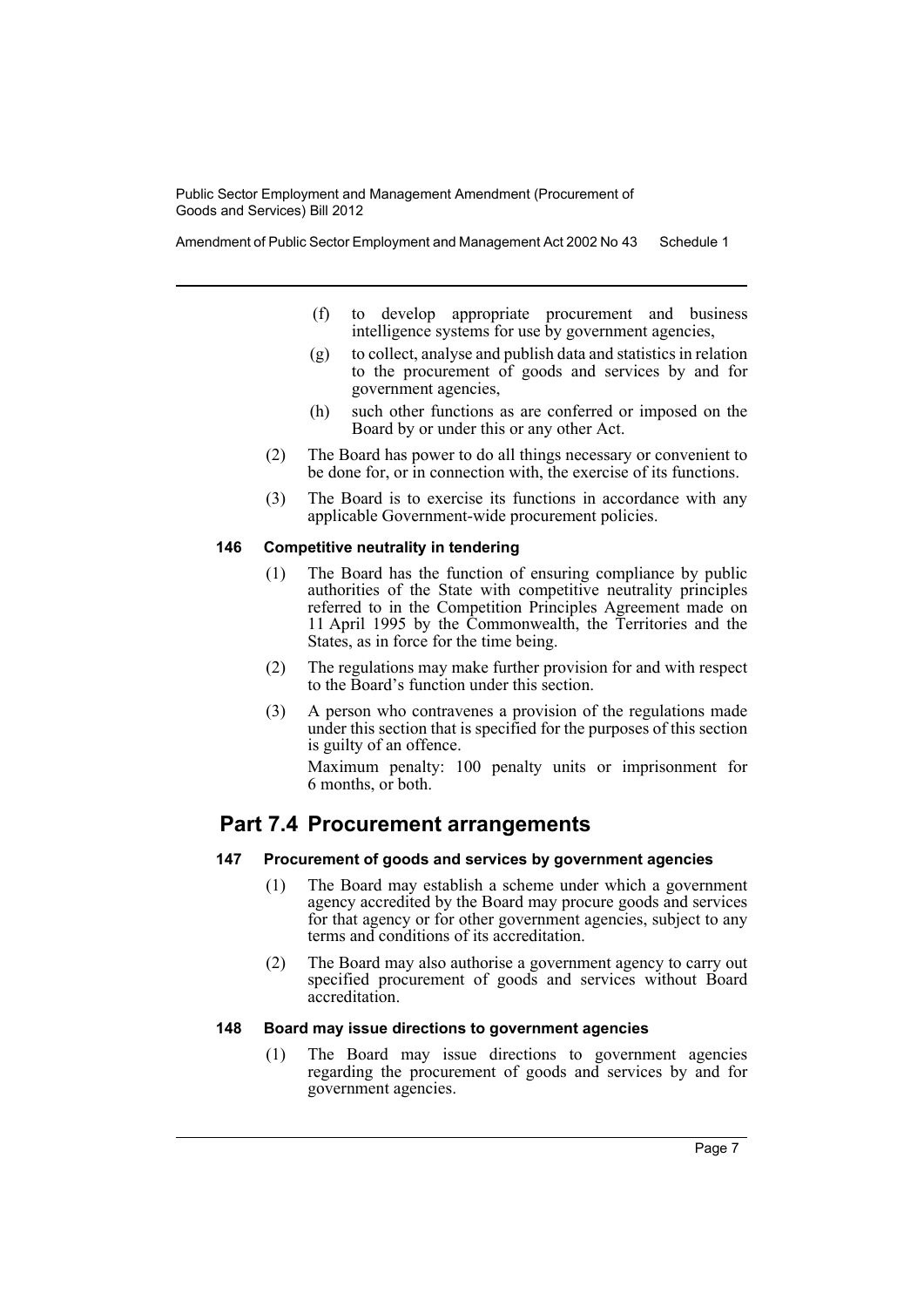- (2) A direction may be issued to government agencies generally or to a particular government agency.
- (3) Without limiting the generality of subsection (1), the Board may issue directions regarding:
	- (a) the methods to be used for procuring goods and services, and
	- (b) contracts for the procurement of specified goods and services, and
	- (c) the kinds of contracts for the procurement of goods and services for which tenders are required, and
	- (d) the limits on duration of contracts, and
	- (e) any matters relating to procurement procedures arising from a complaint about the procurement activities of a government agency.

#### **149 Obligations of government agencies**

- (1) A government agency is to exercise its functions in relation to the procurement of goods and services in accordance with:
	- (a) any policies and directions of the Board that apply to the agency, and
	- (b) the terms of its accreditation (if any) by the Board, and
	- (c) the principles of probity and fairness.
- (2) A government agency is also to ensure it obtains value for money in the exercise of its functions in relation to the procurement of goods and services.
- (3) A government agency is, at the request of the Board, to provide information to the Board about its activities in relation to the procurement of goods and services.

#### **150 Delegation of functions by government agencies**

A government agency or government agency head may delegate to a member of staff of the agency any function conferred or imposed on the agency or agency head pursuant to:

- (a) the terms and conditions of the agency's accreditation by the Board, or
- (b) any Board direction.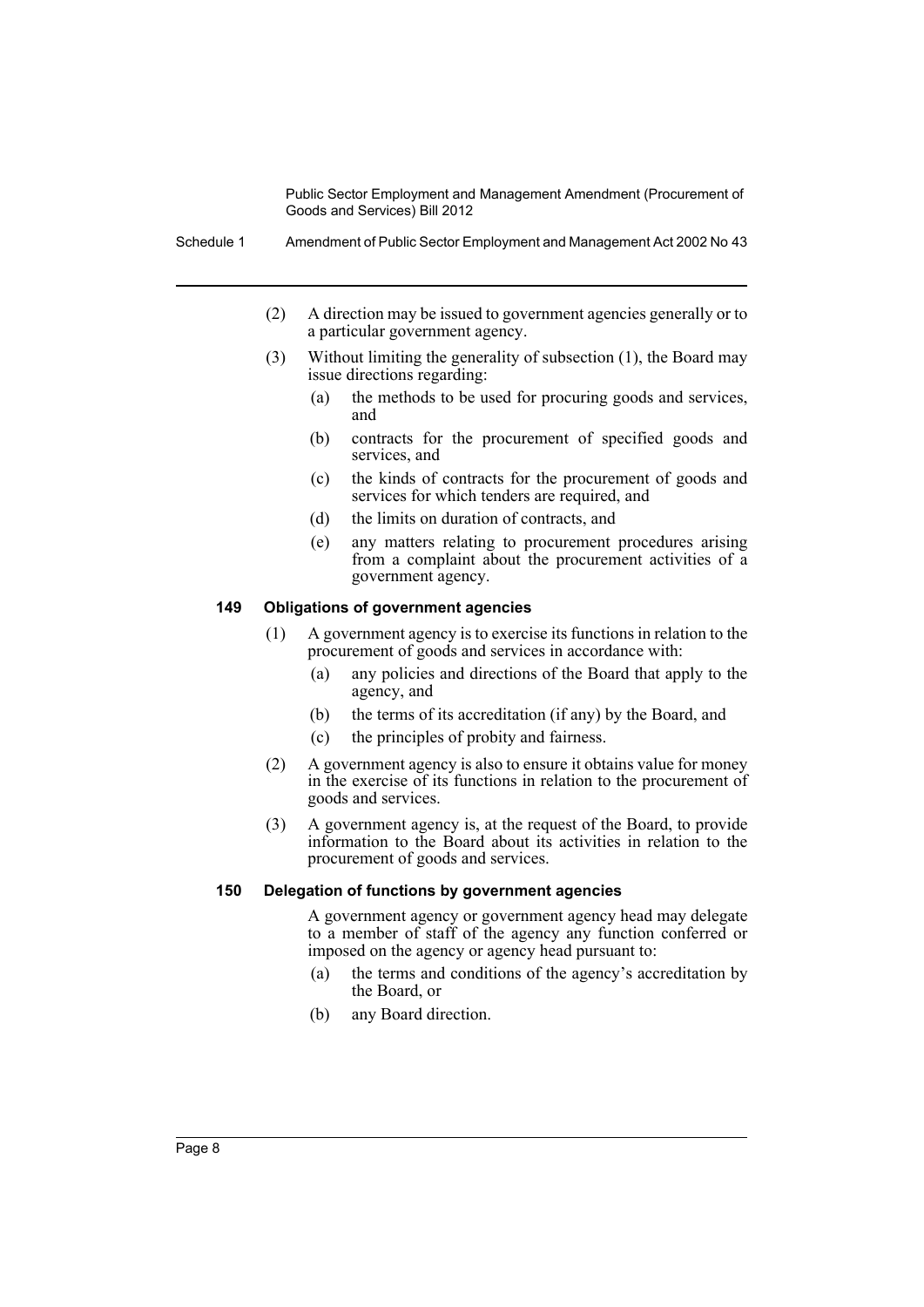Amendment of Public Sector Employment and Management Act 2002 No 43 Schedule 1

#### **151 Regulations**

- (1) The regulations may make provision for and with respect to the procurement of goods and services by and for government agencies, including but not limited to exemptions from any of the requirements of this Chapter.
- (2) The regulations may authorise the Board to enter into arrangements with public bodies other than government agencies in relation to the procurement of goods and services by and for those bodies.

### **[3] Part 7.3 Competitive neutrality in tendering**

#### Omit the Part.

Transfer the Part to the *Public Sector Employment and Management Regulation 2009* as Schedule 1 to that Regulation, renumber sections 144–157 as clauses 1–14 and Divisions 1–3 as Parts 1–3, respectively, and amend any cross-references and references to Parts, Divisions, sections and subsections accordingly.

### **[4] Schedule 2C**

Insert after Schedule 2B:

# **Schedule 2C Members and procedure of NSW Procurement Board**

(Section 138)

### **1 Deputy Chairperson**

- (1) The Minister may appoint a member of the Board to act as Deputy Chairperson during the illness or absence of the Chairperson, and may revoke any such appointment.
- (2) In the absence of the Chairperson, the Deputy Chairperson may, if available, act in the place of the Chairperson.
- (3) While acting in the place of the Chairperson, the Deputy Chairperson has all the functions of the Chairperson.

#### **2 Deputies of members**

- (1) The Minister may, from time to time, appoint a person, or the holder of a specified office, to be the deputy of a member of the Board, and may revoke any such appointment.
- (2) In the absence of a member, the member's deputy may, if available, act in the place of the member.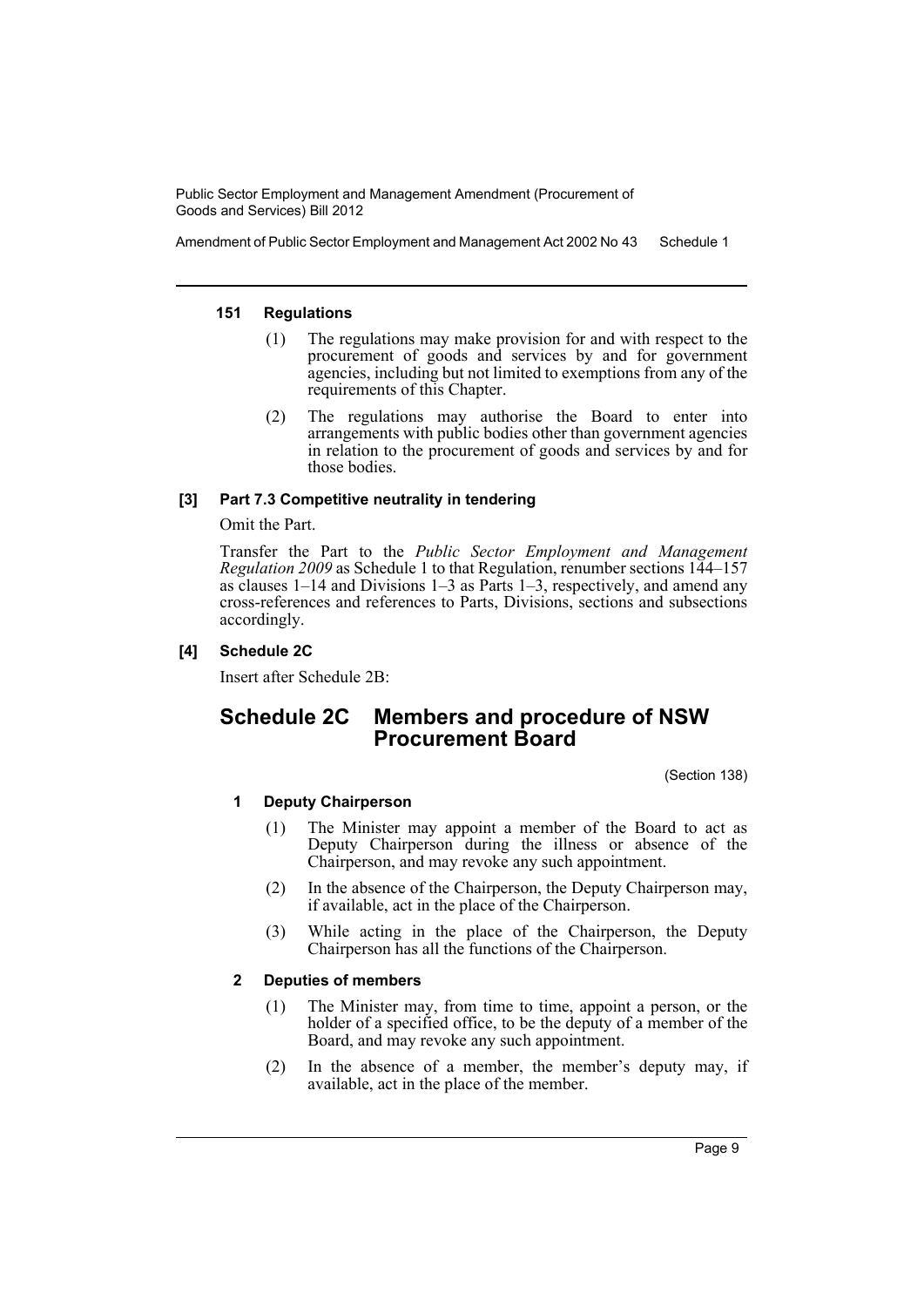(3) While acting in the place of a member, a person has all the functions of the member and is taken to be a member.

#### **3 Disclosure of pecuniary interests**

- (1) If:
	- (a) a member has a direct or indirect pecuniary interest in a matter being considered or about to be considered at a meeting of the Board, and
	- (b) the interest appears to raise a conflict with the proper performance of the member's duties in relation to the consideration of the matter,

the member must, as soon as possible after the relevant facts have come to the member's knowledge, disclose the nature of the interest at a meeting of the Board.

- (2) A disclosure by a member at a meeting of the Board that the member:
	- (a) is a member, or is in the employment, of a specified company or other body, or
	- (b) is a partner, or is in the employment, of a specified person, or
	- (c) has some other specified interest relating to a specified company or other body or to a specified person,

is a sufficient disclosure of the nature of the interest in any matter relating to that company or other body or to that person which may arise after the date of the disclosure and which is required to be disclosed under subclause (1).

- (3) Particulars of any disclosure made under this clause must be recorded by the Board and the records must be available at all reasonable hours for inspection by any person on payment of the fee determined by the Board.
- (4) After a member has disclosed the nature of an interest in any matter, the member must not, unless the Minister or the Board otherwise determines:
	- (a) be present during any deliberation of the Board with respect to the matter, or
	- (b) take part in any decision of the Board with respect to the matter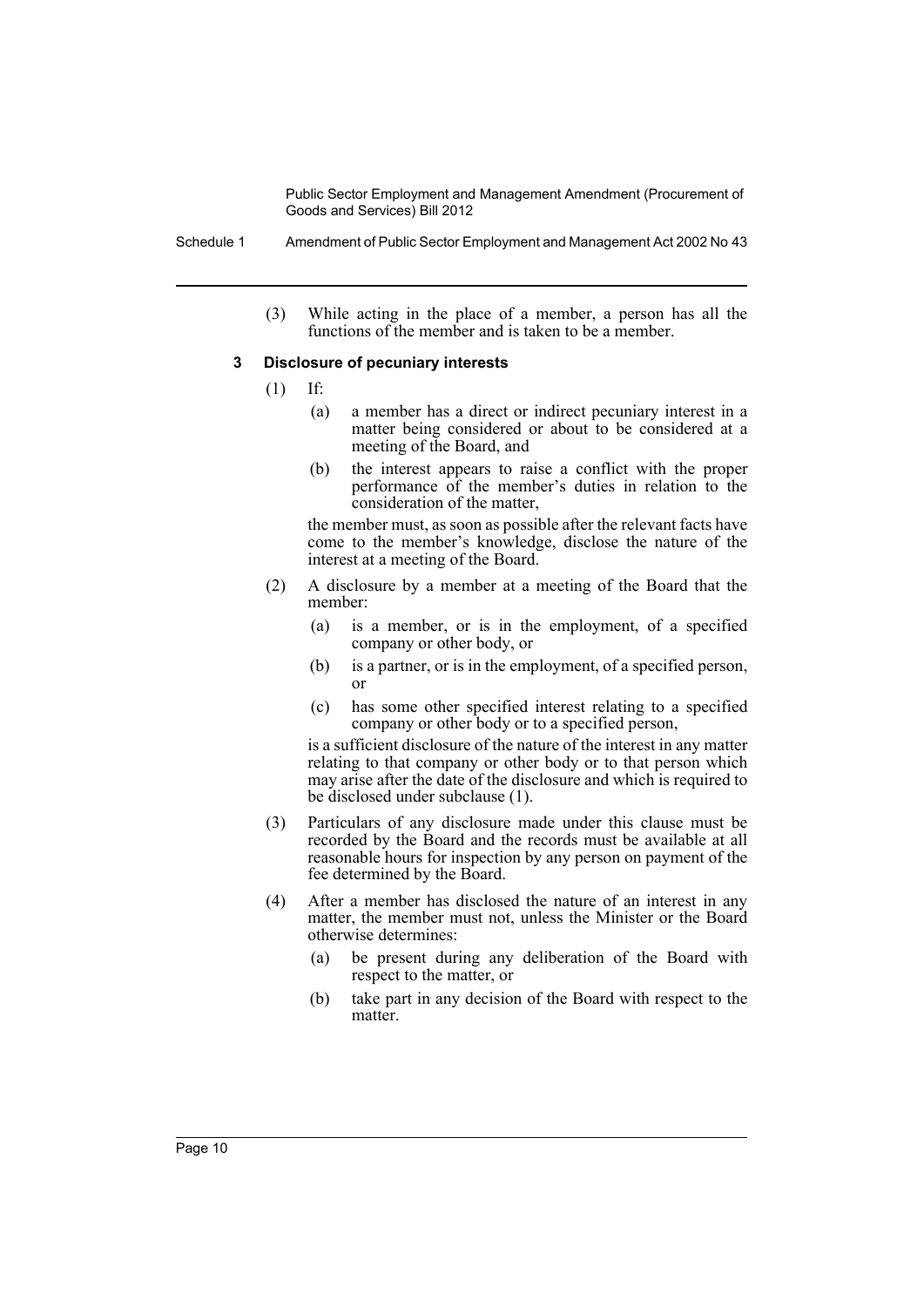Amendment of Public Sector Employment and Management Act 2002 No 43 Schedule 1

- (5) For the purposes of the making of a determination by the Board under subclause (4), a member who has a direct or indirect pecuniary interest in a matter to which the disclosure relates must not:
	- (a) be present during any deliberation of the Board for the purpose of making the determination, or
	- (b) take part in the making by the Board of the determination.
- (6) A contravention of this clause does not invalidate any decision of the Board.
- (7) For the purposes of this clause, a member is taken to have a pecuniary interest in a matter if the government agency to which the member belongs has such an interest.
- (8) This clause applies to a member of a subcommittee of the Board and the subcommittee in the same way as it applies to a member of the Board and the Board.

#### **4 Personal liability**

A matter or thing done or omitted to be done by the Board, a member of the Board, or a person acting under the direction of the Board does not, if the matter or thing was done or omitted to be done in good faith for the purpose of executing this or any other Act, subject a member or a person so acting personally to any action, liability, claim or demand.

### **5 General procedure**

The procedure for the calling of meetings of the Board and for the conduct of business at those meetings is, subject to this Schedule, as determined by the Board.

### **6 Quorum**

The quorum for a meeting of the Board is a majority of its members for the time being.

### **7 Presiding member**

- (1) The Chairperson (or, in the absence of the Chairperson, the Deputy Chairperson, or in the absence of both the Chairperson and the Deputy Chairperson, a person elected by the members of the Board who are present at a meeting of the Board) is to preside at a meeting of the Board.
- (2) The presiding member has a deliberative vote and, in the event of an equality of votes, has a second or casting vote.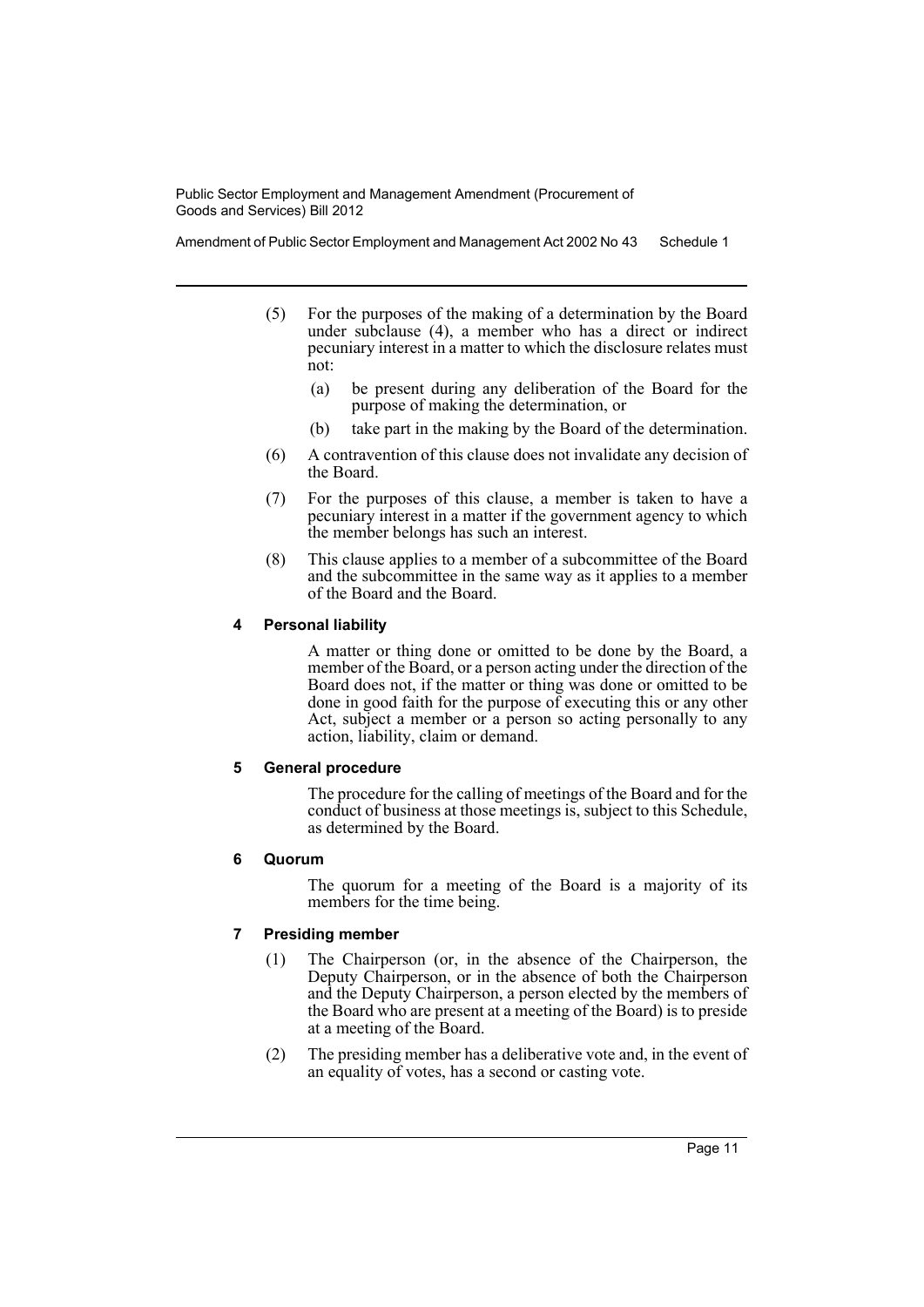Schedule 1 Amendment of Public Sector Employment and Management Act 2002 No 43

#### **8 Voting**

A decision supported by a majority of the votes cast at a meeting of the Board at which a quorum is present is the decision of the Board.

#### **9 Transaction of business outside meetings or by telephone**

- (1) The Board may, if it thinks fit, transact any of its business by the circulation of papers among all the members of the Board for the time being, and a resolution in writing approved in writing by a majority of those members is taken to be a decision of the Board.
- (2) The Board may, if it thinks fit, transact any of its business at a meeting at which members (or some members) participate by telephone, closed-circuit television or other means, but only if any member who speaks on a matter before the meeting can be heard by the other members.
- (3) For the purposes of:
	- (a) the approval of a resolution under subclause (1), or
	- (b) a meeting held in accordance with subclause (2),

the Chairperson and each member have the same voting rights as they have at an ordinary meeting of the Board.

- (4) A resolution approved under subclause (1) is, subject to the regulations, to be recorded in the minutes of the meetings of the Board.
- (5) Papers may be circulated among the members for the purposes of subclause (1) by facsimile or other transmission of the information in the papers concerned.

#### **10 First meeting**

The Minister may call the first meeting of the Board in such manner as the Minister thinks fit.

### **11 Authentication of documents**

Any document requiring authentication by the Board may be sufficiently authenticated if it is signed by the Chairperson or by any government agency employee authorised to do so by the Chairperson.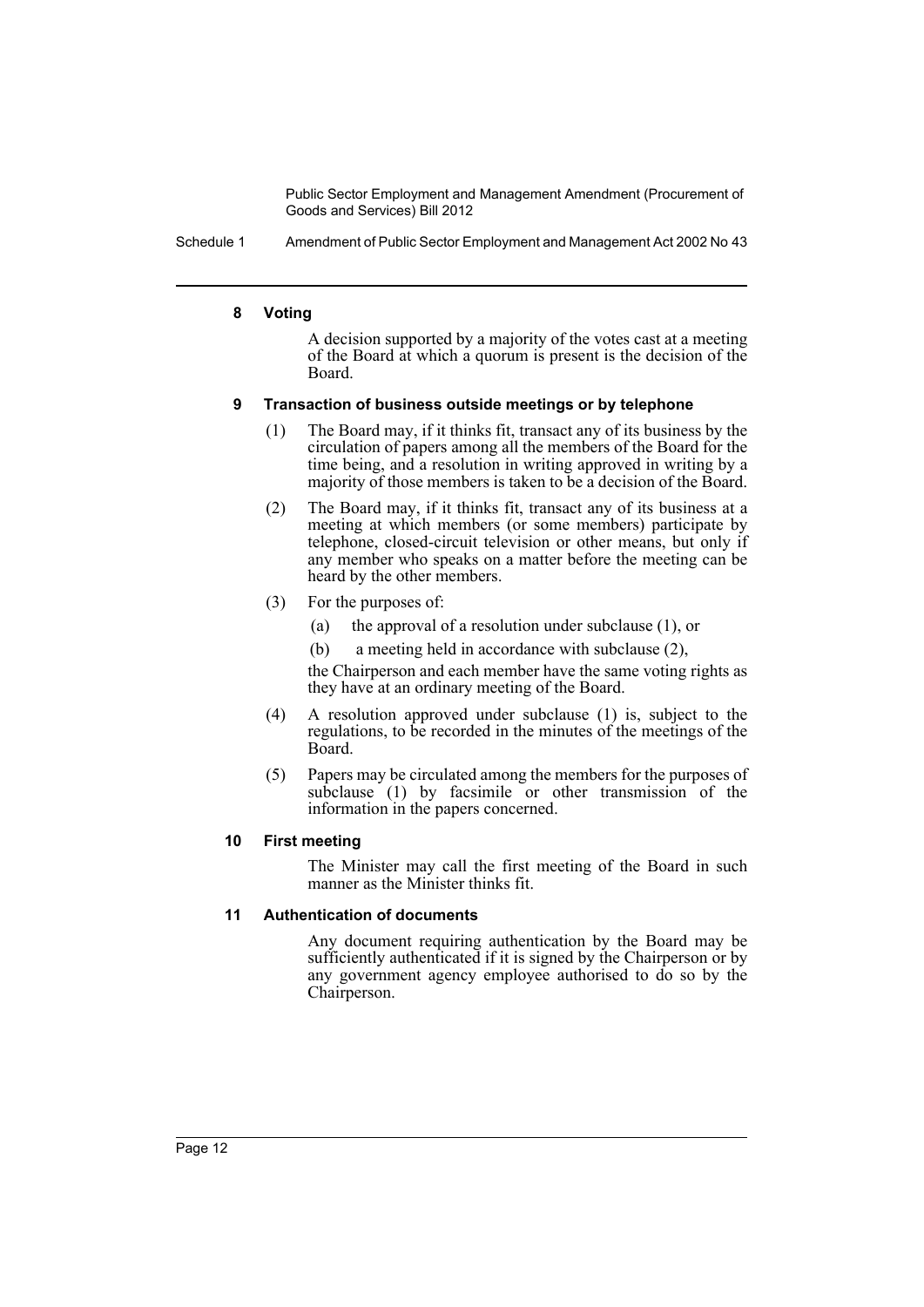Amendment of Public Sector Employment and Management Act 2002 No 43 Schedule 1

### **[5] Schedule 4 Savings, transitional and other provisions**

Insert at the end of clause 1 (1):

*Public Sector Employment and Management Amendment (Procurement of Goods and Services) Act 2012*

### **[6] Schedule 4**

Insert at the end of the Schedule with appropriate Part and clause numbering:

# **Part Provisions consequent on enactment of Public Sector Employment and Management Amendment (Procurement of Goods and Services) Act 2012**

#### **Abolition of State Contracts Control Board**

- (1) The State Contracts Control Board is abolished.
- (2) Each person holding office as a member of the State Contracts Control Board immediately before the commencement of this clause:
	- (a) ceases to hold office as such a member, and
	- (b) is not entitled to any remuneration or compensation because of the loss of that office.
- (3) The assets, rights and liabilities of the State Contracts Control Board are the assets, rights and liabilities of the Crown.
- (4) The Director-General of the Department of Finance and Services may act for the Crown in connection with any contract or agreement entered into by the State Contracts Control Board and in force immediately before the commencement of this clause.
- (5) A reference in any document to the State Contracts Control Board is to be read as a reference to the NSW Procurement Board, except as provided by subclause (6).
- (6) A reference in or in relation to a contract or agreement entered into by the State Contracts Control Board is to be read as a reference to the Director-General of the Department of Finance and Services, subject to the regulations.
- (7) In this clause, *document* means an Act (other than this Act) or statutory instrument, or any other instrument, or any contract or agreement.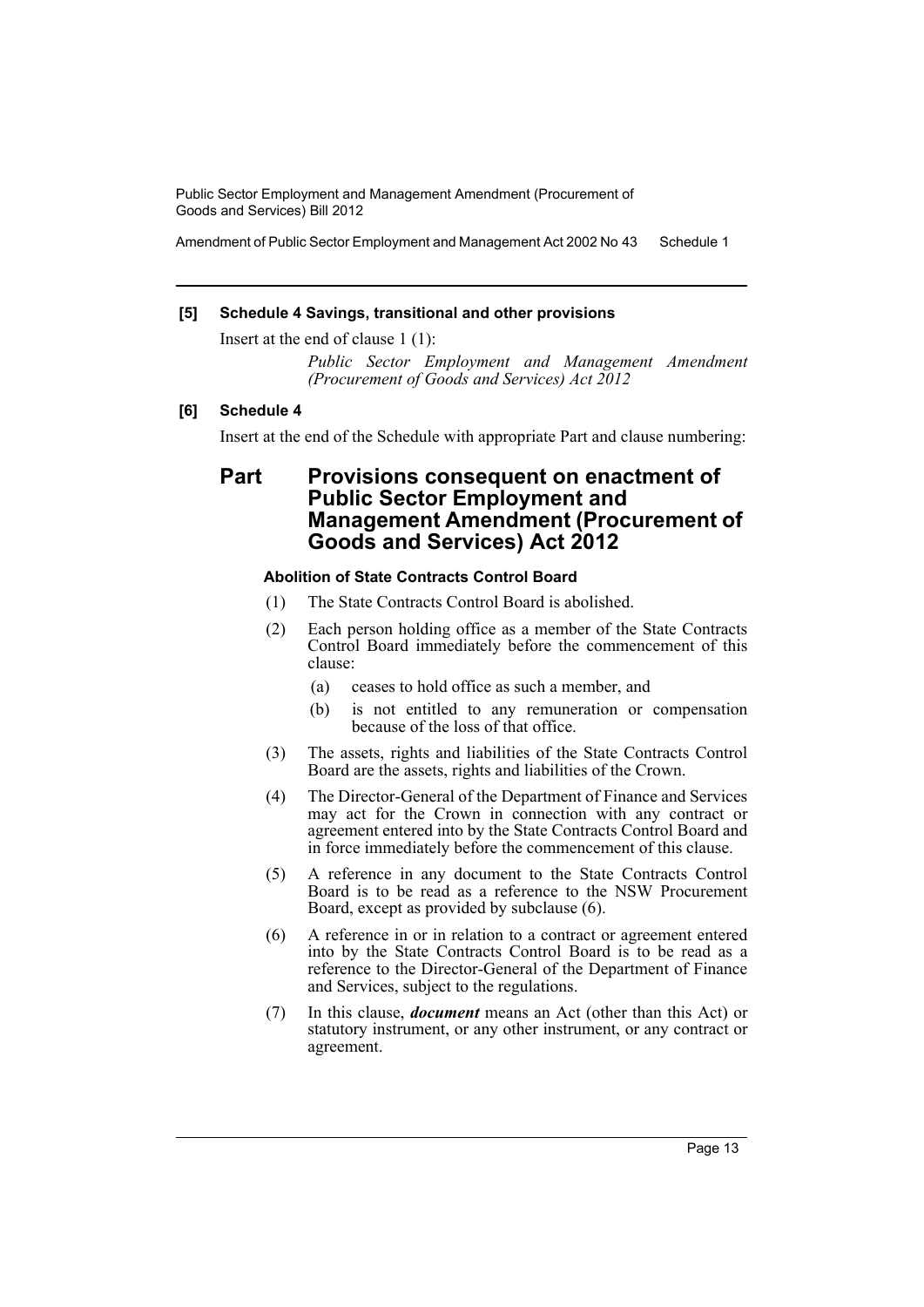Schedule 2 Amendment of Public Sector Employment and Management Regulation 2009

# <span id="page-15-0"></span>**Schedule 2 Amendment of Public Sector Employment and Management Regulation 2009**

# **[1] Part 4A**

Insert after Part 4:

# **Part 4A Procurement of goods and services**

# **21A Procurement for emergencies**

- (1) A government agency head or a government agency employee nominated for the purposes of this clause by the agency head may, in any case of emergency, authorise the procurement of goods and services to a value sufficient to meet that particular emergency.
- (2) Every authorisation under this clause must be reported to the Board as soon as possible.
- (3) Section 149 of the Act does not apply in relation to the procurement of goods and services under this clause.
- (4) This clause does not authorise the procurement of goods and services in excess of those necessary to meet the immediate needs of any emergency.

#### **21B Supply of goods and services by approved disability employment organisations**

- (1) A government agency may procure goods and services that are supplied by a person or body approved as a disability employment organisation under this clause.
- (2) Section 149 of the Act does not apply in relation to the procurement of goods and services under this clause. However, procurement under this clause is subject to any Board direction issued in relation to such procurement.
- (3) The Minister for Disability Services may, by order, approve a person or body as a disability employment organisation if satisfied that the person or body conducts a business a principal purpose of which is to provide employment to persons with a disability.
- (4) An approval may apply to a specified person or body or to all members of a specified class of persons or bodies.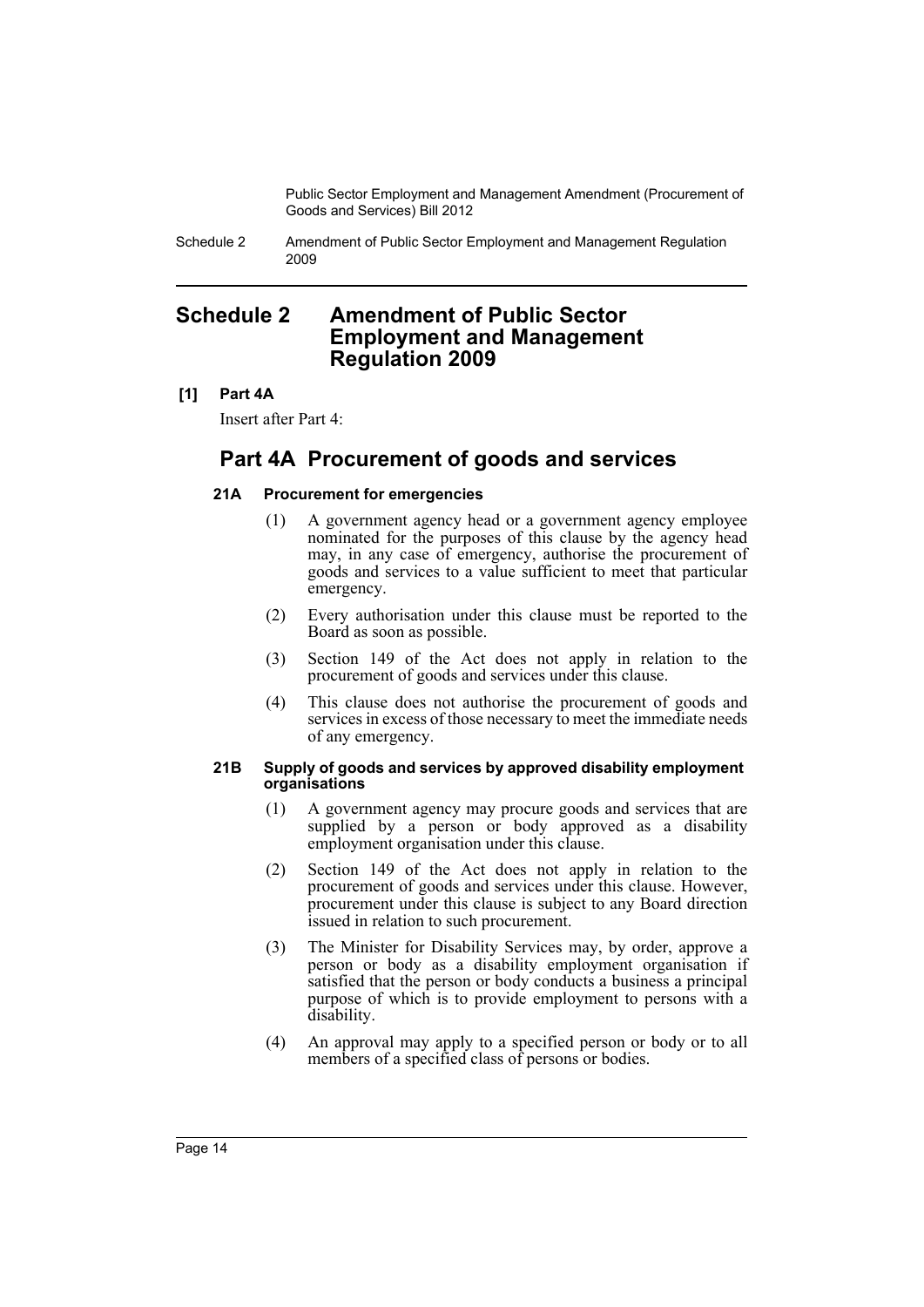Amendment of Public Sector Employment and Management Regulation 2009 Schedule 2

- (5) An approval may apply to a branch or unit within a larger body. For that purpose, a reference in this clause to a body includes a reference to a branch or unit within a larger body.
- (6) An approval may be limited to specified goods and services supplied by a person or body. In that case, the person or body is approved as a disability employment organisation only in relation to those specified goods and services.
- (7) A register of disability employment organisations is to be kept for the purposes of this clause and is to include particulars of approvals given under this clause.
- (8) The register is to be kept by a person or body appointed for the time being by the Minister for Disability Services to maintain the register.
- (9) Information contained on the register is to be made available to the public in such manner as the Minister for Disability Services directs.
- (10) In this clause, *disability*, in relation to a person, has the same meaning as it has in the *Disability Discrimination Act 1992* of the Commonwealth.

### **21C Procurement arrangements for other public bodies**

- (1) The Board may enter into agreements with public bodies that are not government agencies relating to the procurement of goods and services by and for those bodies.
- (2) The Board may do so by allowing those bodies to have access to the procurement arrangements for government agencies or by making separate arrangements.
- (3) The Board may establish criteria for the exercise of the Board's functions under this clause, including but not limited to the circumstances in which, and the public bodies to which, access to the arrangements for government agencies will not be given.
- (4) The Director-General of the Department of Finance and Services may charge a fee in connection with any agreement entered into between a public body and the Board under this clause.
- (5) In this clause:

*community non-profit organisation* does not include an industry association or similar body the activities of which are intended to promote the interests of a particular industry or sector of an industry.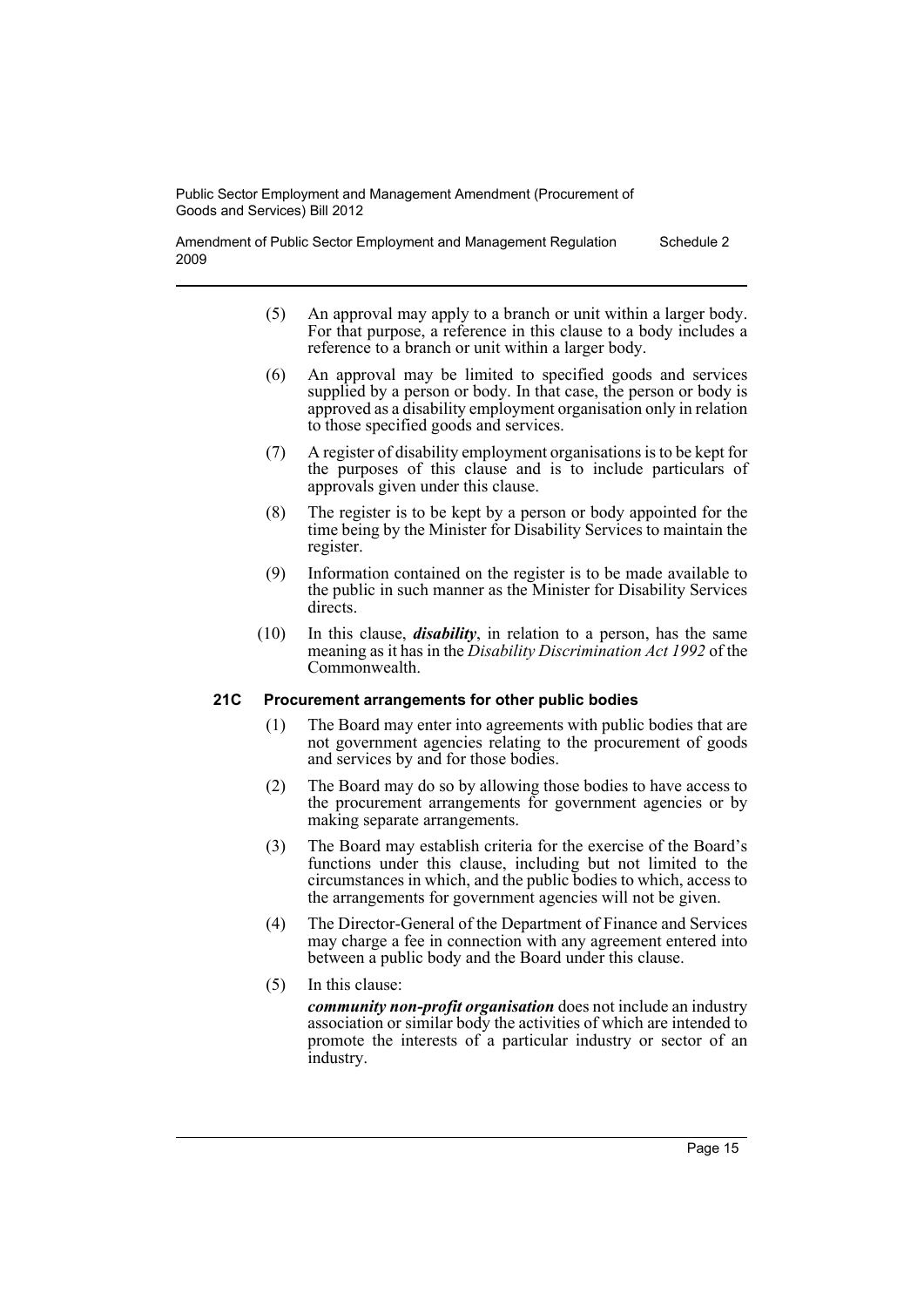Schedule 2 Amendment of Public Sector Employment and Management Regulation 2009

*public body* includes the following:

- (a) a private hospital,
- (b) a local council or other local authority,
- (c) a charity or other community non-profit organisation,
- (d) a private school or college,
- (e) a university,
- (f) a public authority of the Commonwealth, any other State or Territory,
- (g) a public authority of any other jurisdiction (but only if it carries on activities in this State),
- (h) a contractor to a public authority (but only in respect of things done as such a contractor).

#### **21D Savings**

- (1) Any act, matter or thing that, immediately before the repeal of the *Public Sector Employment and Management (Goods and Services) Regulation 2010* (the *repealed Regulation*) by the *Public Sector Employment and Management Amendment (Procurement of Goods and Services) Act 2012*, had effect under the repealed Regulation continues to have effect under this Part.
- (2) Any policies and procedures determined under clause 6 of the repealed Regulation continue to apply, despite the repeal of that clause, to infrastructure projects to which the *Nation Building and Jobs Plan (State Infrastructure Delivery) Act 2009* applies.
- **[2] Schedule 1, clause 2 (as transferred and renumbered by Schedule 1 [3])** Omit the definition of *Board*.
- **[3] Schedule 1, clause 11 (as transferred and renumbered by Schedule 1 [3])** Omit the penalty to clause 11 (5).

# **[4] Schedule 1, clause 11 (as transferred and renumbered by Schedule 1 [3])** Insert after clause 11 (5):

(5A) Subclause (4) is specified for the purposes of section 146 (3) of the Act (which makes a contravention of subclause (4) an offence).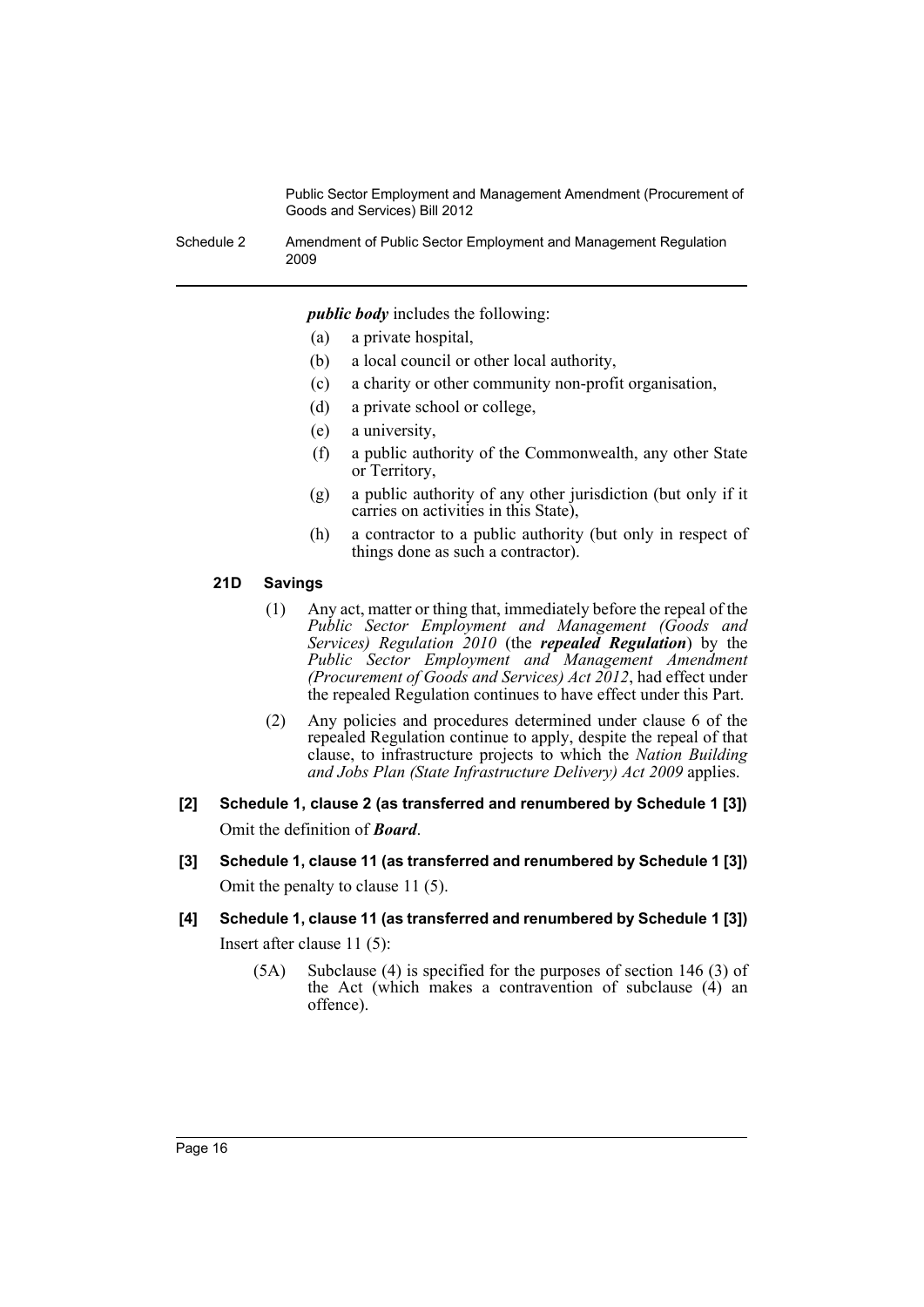Amendment of Public Sector Employment and Management Regulation 2009 Schedule 2

# **[5] Schedule 1, clause 12 (as transferred and renumbered by Schedule 1 [3])**

Insert after clause 12 (5):

- (5A) Subclauses (1), (3), (4) and (5) are specified for the purposes of section  $146(3)$  of the Act (which makes a contravention of any of those subclauses an offence).
- **[6] Schedule 1, clause 12 (as transferred and renumbered by Schedule 1 [3])** Omit the penalty to the clause.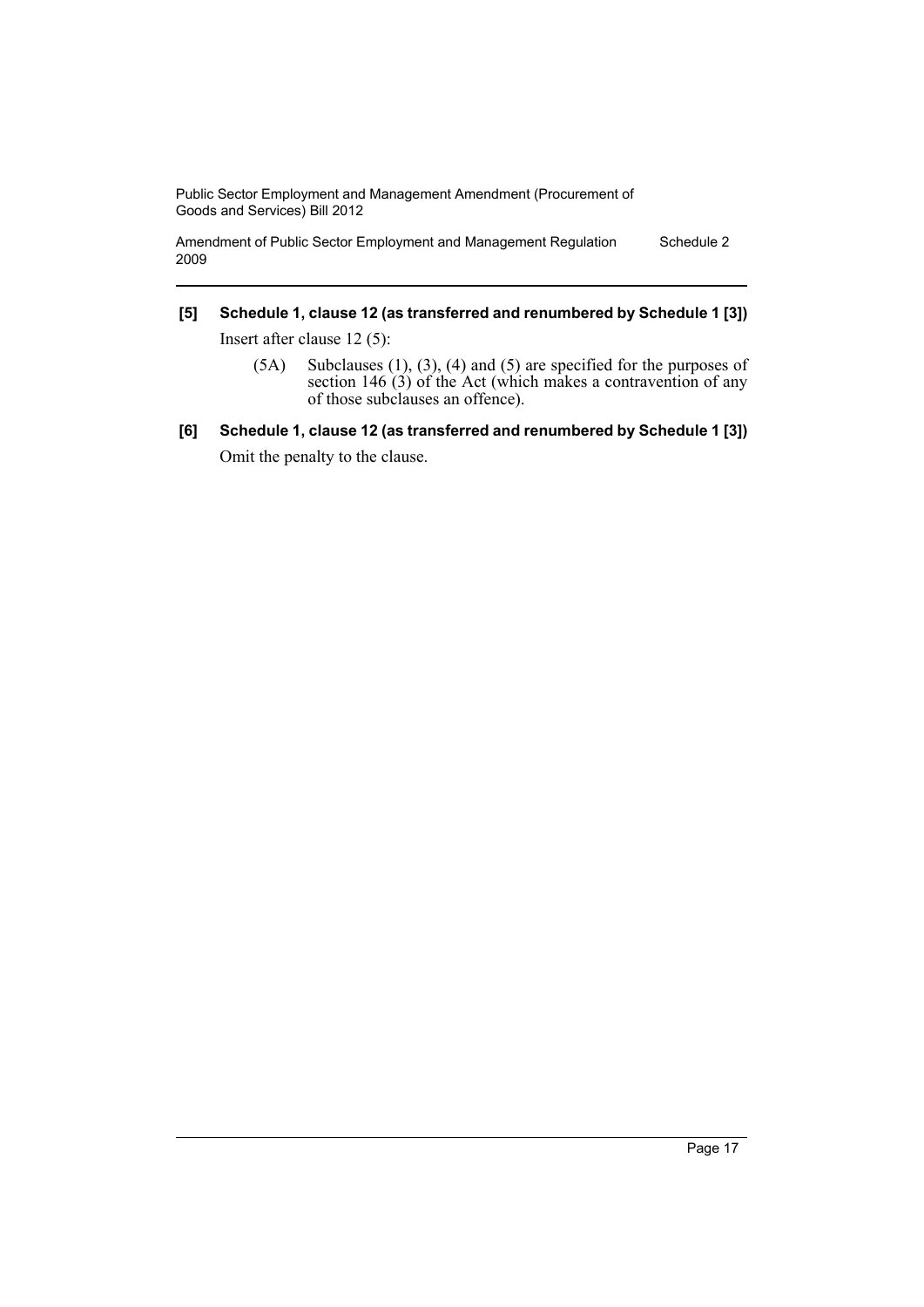# <span id="page-19-0"></span>**Schedule 3 Consequential amendments to other legislation**

# **3.1 Government Information (Public Access) Act 2009 No 52**

# **Section 36 Disputes**

Omit section 36 (1). Insert instead:

- (1) If a person other than an officer of the agency (including, for example, a party to a government contract) disagrees with the way in which an agency has interpreted its obligations under this Division, the agency is to obtain:
	- (a) the opinion of the Chairperson of the NSW Procurement Board in relation to the matter, or
	- (b) if the principal officer of the agency is the Chairperson of the Board—the opinion of the Minister in relation to the matter.

# **3.2 Government Information (Public Access) Regulation 2009**

### **Schedule 3 Agencies declared to be part of other agencies**

Omit "State Contracts Control Board". Insert instead "NSW Procurement Board".

# **3.3 Independent Pricing and Regulatory Tribunal Act 1992 No 39**

# **Section 24G Purpose and application of Part**

Omit "State Contracts Control Board" from section 24G (1). Insert instead "NSW Procurement Board".

# **3.4 Local Government Act 1993 No 30**

# **Section 55 What are the requirements for tendering?**

Omit "State Contracts Control Board" from section 55 (3) (g). Insert instead "NSW Procurement Board".